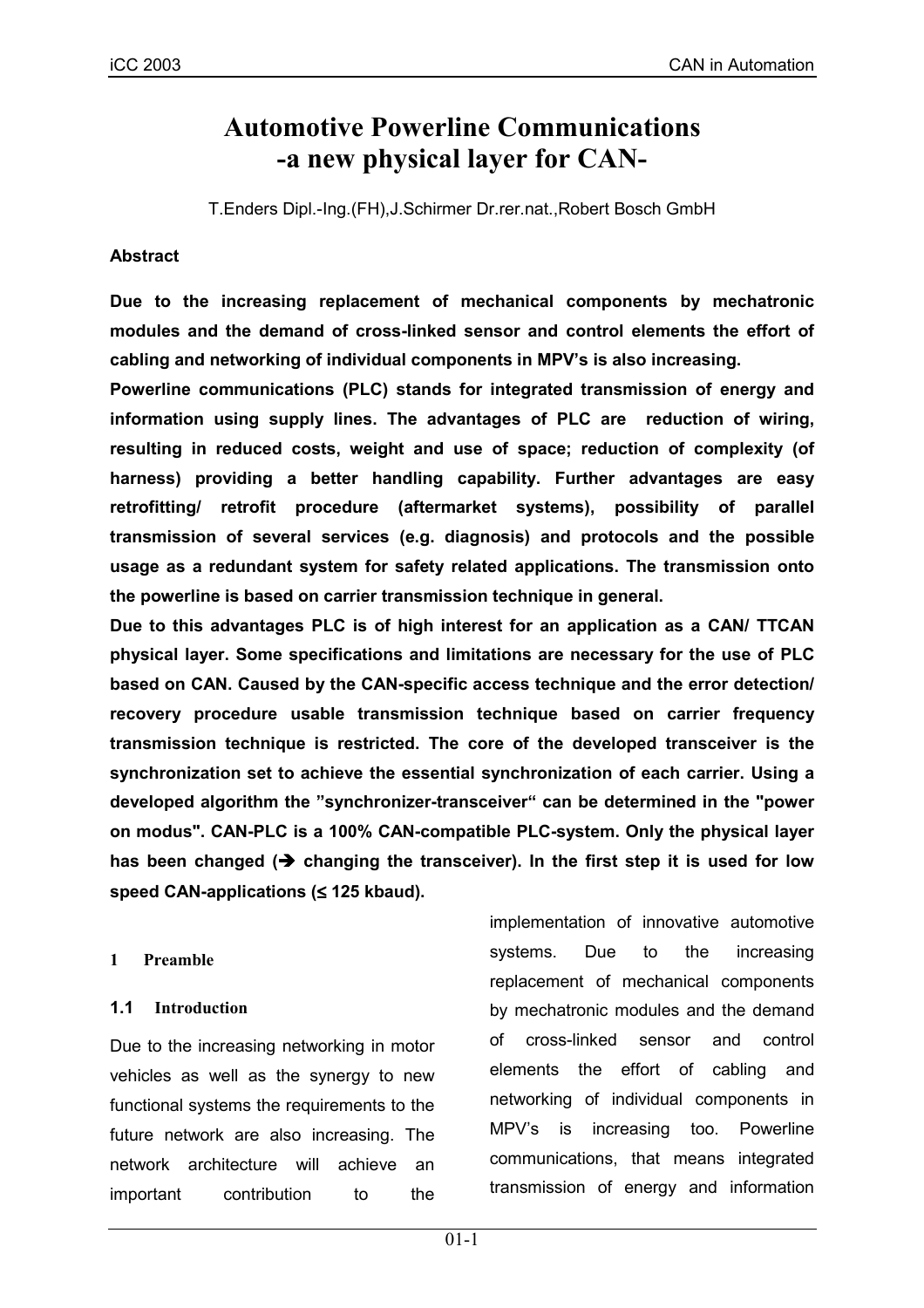using supply lines, is an interesting complement to existing network concepts for future automotive communication.

Some basic investigations are absolutely necessary for the development of communication systems. Knowledge about the transmission channel and EMCaspects like the interference and disturbance onto the powerline are the basics for the development of PLCsystems. A lot of channel and disturbance investigations have been carried out in order to increase this knowledge. There are some harness modifications "recommended" (network design) which result from this investigations, depending on the used carrier frequency range.

Using the basic procedure as mentioned above some PLC-systems have been developed at Bosch. Due to the intention to use PLC in a wide automotive range every developed system use carrier transmission technique in general to be more resistant to noises especially to low frequency voltage swings caused by switching of high current loads.

## **1.2 Advantages of automotive PLC**

The use of automotive Powerline communications has different advantages. One effect of PLC is the reduction of wiring. Considering especially the first three points of the following list of benefits of PLC a reduction of wiring is desirable, but besides this obvious aspect there are further advantages, too:

- reduction of wiring includes the effect of reduced weight, costs and use of space
- Reduction of failure risks; especially concerning moveable modules (e.g. door, mirror,...) there is a high mechanical stress on cables, which leads to an accelerated ageing and an increased failure risk.
- Reduction of complexity of harness provides a better handling capability
- easy retrofitting/ retrofit procedure for aftermarket systems
- parallel transmission of several services (e.g. diagnosis) and protocols are possible caused by frequency band sharing (frequency division multiplex)
- PLC can be used as a redundant system for safety related applications, e.g. X-by-Wire

Due to the advantages of PLC as mentioned above automotive Powerline Communications is very interesting as new physical layer for CAN/ TTCAN.

# **2 Requirements to PLC as new physical layer for CAN**

Because of the access technique used for CAN and the CAN-specific failure detection mechanisms there are some restricting specifications of PLC using as a physical layer for CAN necessary. The developed CAN-PLC-system is 100% CAN-compatible. The main reasons of restriction are caused by the access technique CSMA/CD+CR, **C**arrier **S**ense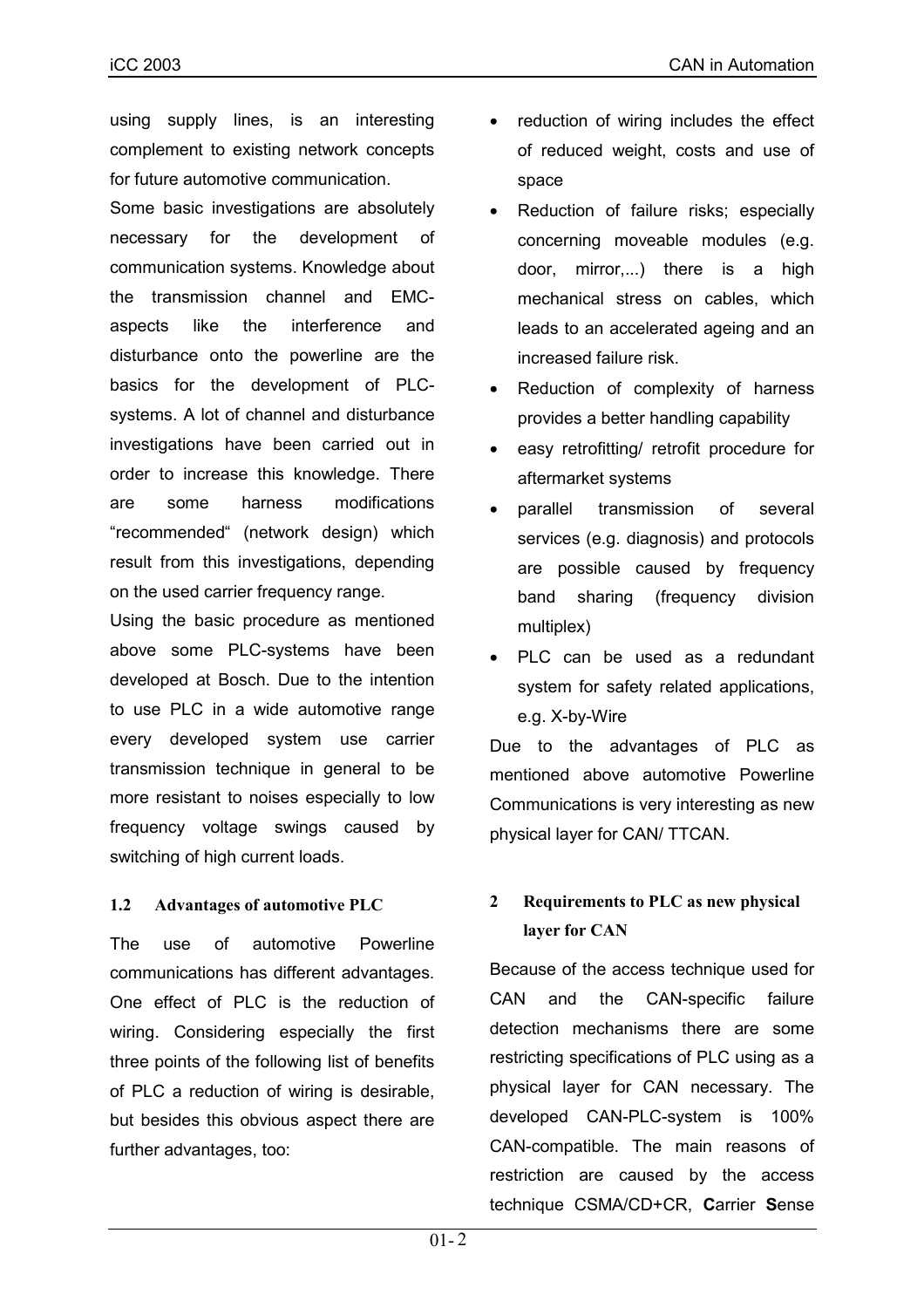**M**ultiple **A**ccess with **C**ollision **D**etection and **C**ollision Resolution, and the acknowledge of the receiver. Both are characterised by contemporaneous access of different nodes. At an event triggered bus system every node has the possibility to send a message at every time, assumed that the bus is idle  $(\rightarrow$  CSMA). The resolution of a collision is solved by using the bitwise arbitration. To guarantee 100% CAN-conformity of PLC, access and acknowledge using bitwise arbitration on the bus has to be realized on the powerline to support contemporaneous access of different messages.



#### Fig.1: spectrum of OOK

As mentioned above the main requirement "bitwise arbitration onto the Powerline" restricts the usable carrier transmission techniques tremendously.

The possible access of different messages at the same time results in inevitable interferences between the carrier. In order to get evaluable signals using carriers in spite of this interferences the possible transmission technique is restricted to the ON-OFF-keying (short OOK), an Amplitude-Shift-keying, respectively using OOK-detection techniques. Using this

transmission/ detection technique, the interference of carrier modulated by dominant or recessive bit have to result as following:

dominant X dominant  $\rightarrow$  dominant

dominant X recessive  $\rightarrow$  dominant

recessive X recessive  $\rightarrow$  recessive

This can be verified and evaluated. Thereby, dominant means carrier ON and recessive means carrier OFF. But using this transmission technique, it is not enough to apply a PLC-system as a physical layer for CAN. Because of the interference of carriers at the arbitrary phase it is essential to guarantee that the results of the interferences can be still evaluated as shown above at every time. In order to receive usable signals by îconstructiveî and deterministic interference the carriers have to be synchronized.

Another important communication requirement is the timing requirement and has direct consequences to the CAN-PLC system. First to the acceptable timing delay of a transceiver, second to the acceptable extension of the network and third to the possibility of error correction (forward error correction). The transmission delay is caused by transmitter, receiver and the transmission line. In case of CAN, the delay time of one bit must be half time shorter than the bit sampling point, because an acknowledge from a receiving node must be detectable within one bit by the transmitting node: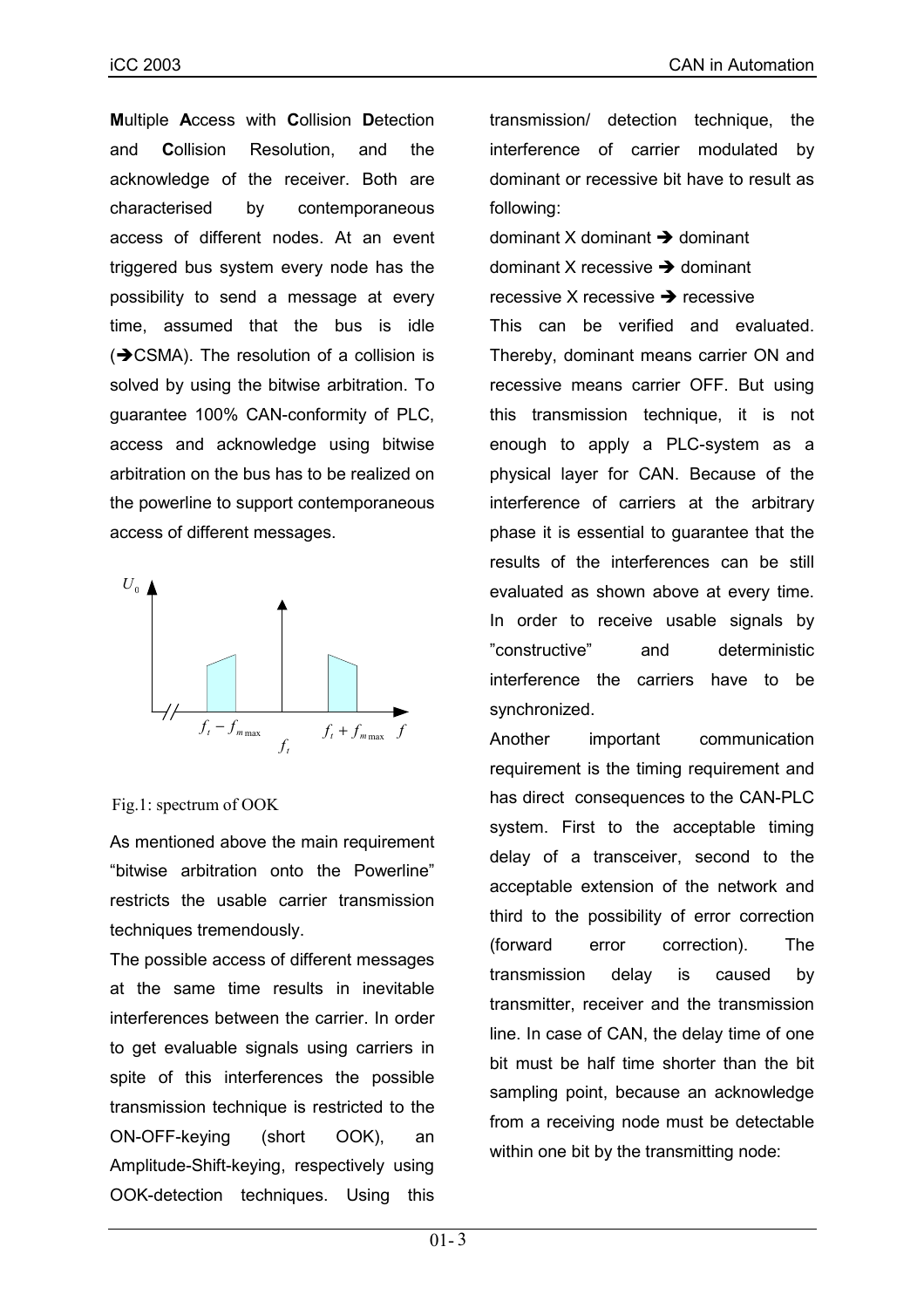$t_{delay} \leq 1/2* t_{bit\_sampling}$ 

**equation 2-1**

 $t_{delay} = t_{delay}$   $_{transmitter} + t_{delay}$   $_{receiver} + t_{delay}$   $_{line}$ 

#### **equation 2-2**

This requirement causes a killing point for using any error correction code to improve the noise resistance of the CAN-PLCsystem. The use of forward error correction codes is just possible in combination with collision-free protocols.

The Bosch-CAN-PLC-transceiver are specified by a maximum delay time of 2,3 µs at a data rate of 125 kbaud (dynamic data rate up to 125 kbaud). This delay time includes the delay of transmitter and receiver together. It corresponds to equation 2-2 without  $t_{delay line}$ . Using a minimum bit sampling of 60% at least and a network with a maximum length of 20 metres the equation 2-1 is fulfilled. In comparison to the delay times of the transceiver the delay times of the lines can be neglected (with reference to the aspect as mentioned above).

However, the different delay times (depending on different locations and distances) of the line affects to the phase differences of the carrier. Besides the propagation delays onto the line, the phase difference depends on the carrier frequency, too. To receive detectable interfering signals with a sufficient signal to noise ratio the phase difference has to have an acceptable maximum. This

maximum defines the maximum length of the network at a fixed carrier frequency (for more information look at 3.3 synchronization of carrier/ pilot-masterfight). Therefore, a limited network in dependency to accepted phase difference resulting from line delay and used carrier frequency is a further requirement.

Another, non technical, requirement is the financial aspect. The costs of a CAN-PLCsystem must be lower than the costs of a CAN-transceiver plus two CAN-lines (CAN-high and CAN-low).

## **3 CAN-PLC-system**

#### **3.1 Network**

As mentioned in chapter 1.1 a lot of channel and disturbance investigations have been made to achieve knowledge and experiences about transmission channel and specific EMC-aspects. In dependency to the used carrier frequency and the dimensions of the aimed PLCnetwork are some harness modifications useful or indispensable respectively. There are two ways of modifications. It is distinguished between low frequency systems and high frequency systems. With reference to the maximum line length in passenger vehicles [PV] the frequency range above 5 MHz has to be defined as quasi high frequency area. Reflections on impedance discontinuities lead to multi path propagation of data and noise signals. Through interference of different signals frequency selective fading occurs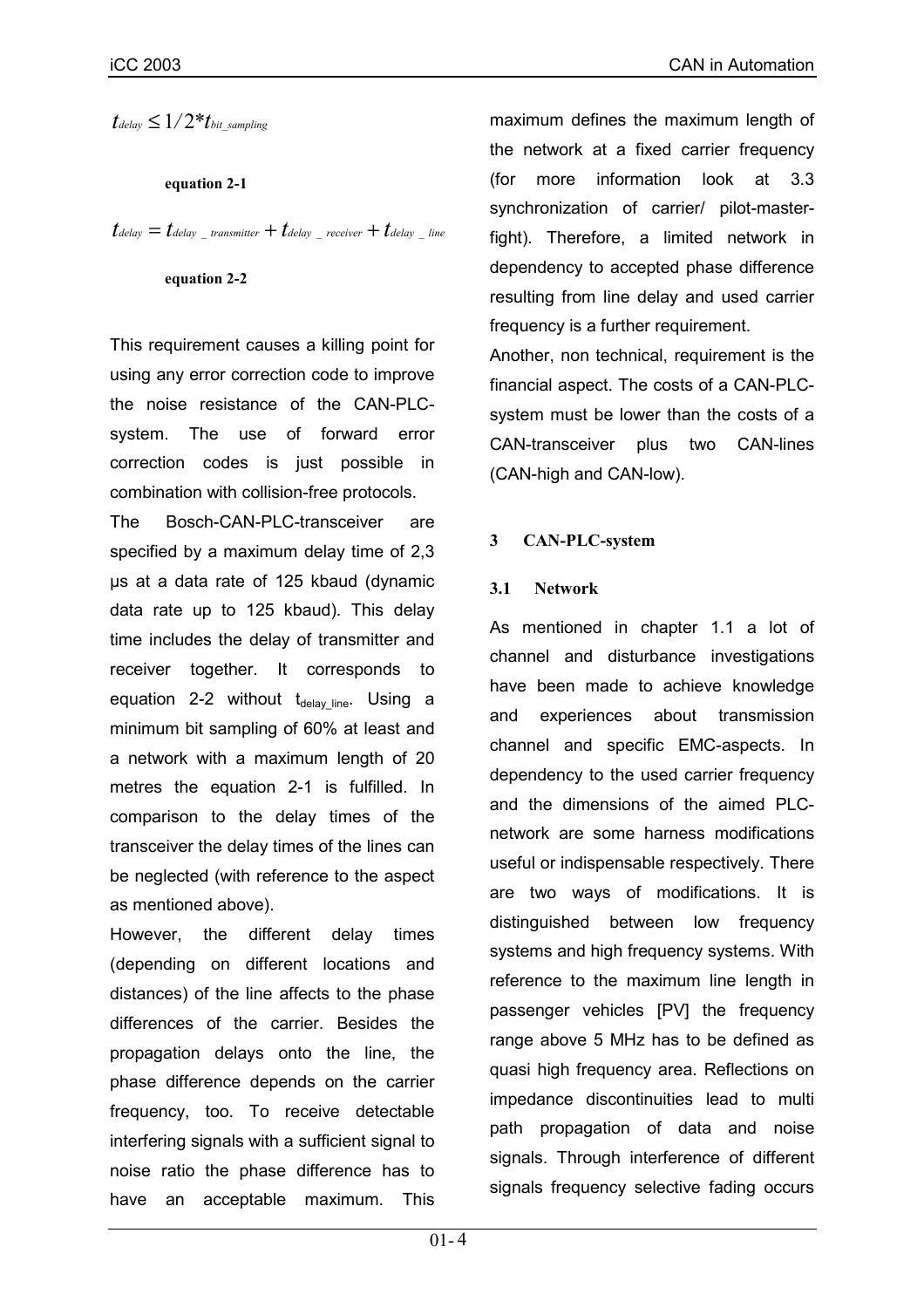

Fig.2: transfer function of standard on-board network (without modifications)

in the transfer function. Within a disturbed frequency band it is necessary to send data signals with higher power or to avoid this frequency range for use of data communication. In the high frequency area modifications of harness are indispensable without using expensive technology like channel estimator and self-adapting equalizer. Through modification of the structure of the harness as described above high frequency effects can be reduced. Furthermore with modification of the harness the channel is predictable. The main network-modifications in general are:

- using of twisted powerlines to support symmetrical transmission
- termination of lines by inductive elements
- *star topology with adapted passive and active stars recommended*

Referring to the mentioned point above the frequency range below 5 MHz or 3 MHz respectively is defined as the low frequency area (in reference to line length of PV). The modifications of the harness for transmission in the low frequency ranges are less extensive caused by the less high frequency effects. As shown in Fig.3 just a decoupling of the low impedance "supply input terminals" and the low impedance power source is recommended. In the low frequency range capacitive coupling elements are used to superimpose carrier information to the powerline. Using a low carrier frequency the unsymmetrical automotive supply network can be applied. The inductive elements take effects to terminate the lines. But due to the asymmetry, the lines have discontinuities and no constant characteristic impedances and therefor the termination has a high mismatch. This mismatch has neglectable effects using the low frequency range.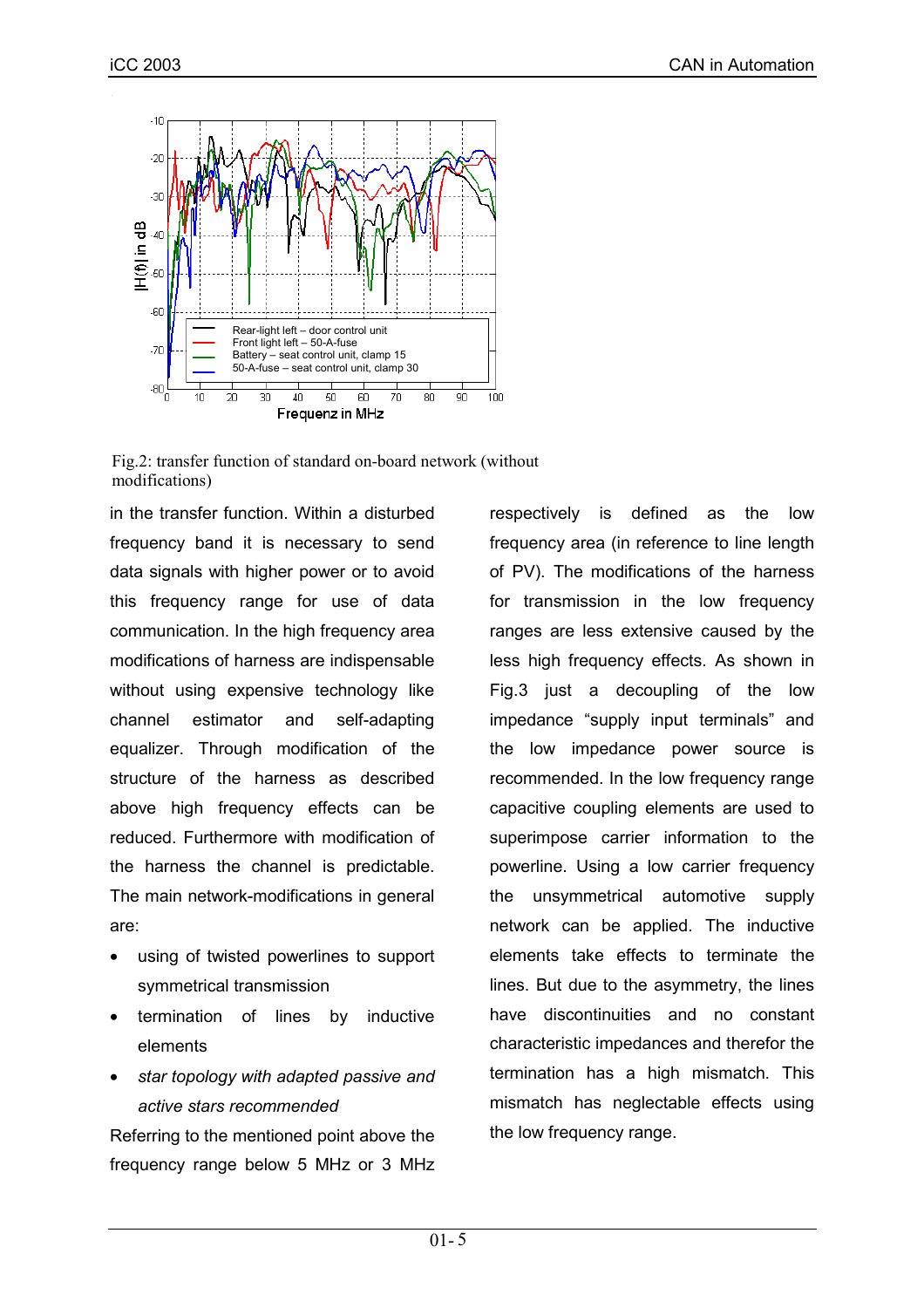

Fig.3: architecture of low-frequency PLC-system

In Fig.4 the transfer function of a terminated but inevitable mismatched asymmetrical door line harness is displayed. The door line has a length of more or less 2 metres. Below a frequency of 20 MHz the first notches in the function caused by reflections can be found.

The CAN-PLC-system is developed to use the asymmetrical supply network with the few modifications as mentioned. However,

prototypes and future test-Asic's have the option to use symmetrical transmission. Symmetrical transmission in connection with twisted pair is useful and has positive effects to EMC-aspects and signal integrity. For collision-free systems it affects achievable data rate too, because of higher available bandwidth at higher carrier frequencies. Nevertheless, when using CAN it is ineffective to increase the



Fig.4: transfer function of door line harness (terminated with 150 Ohm)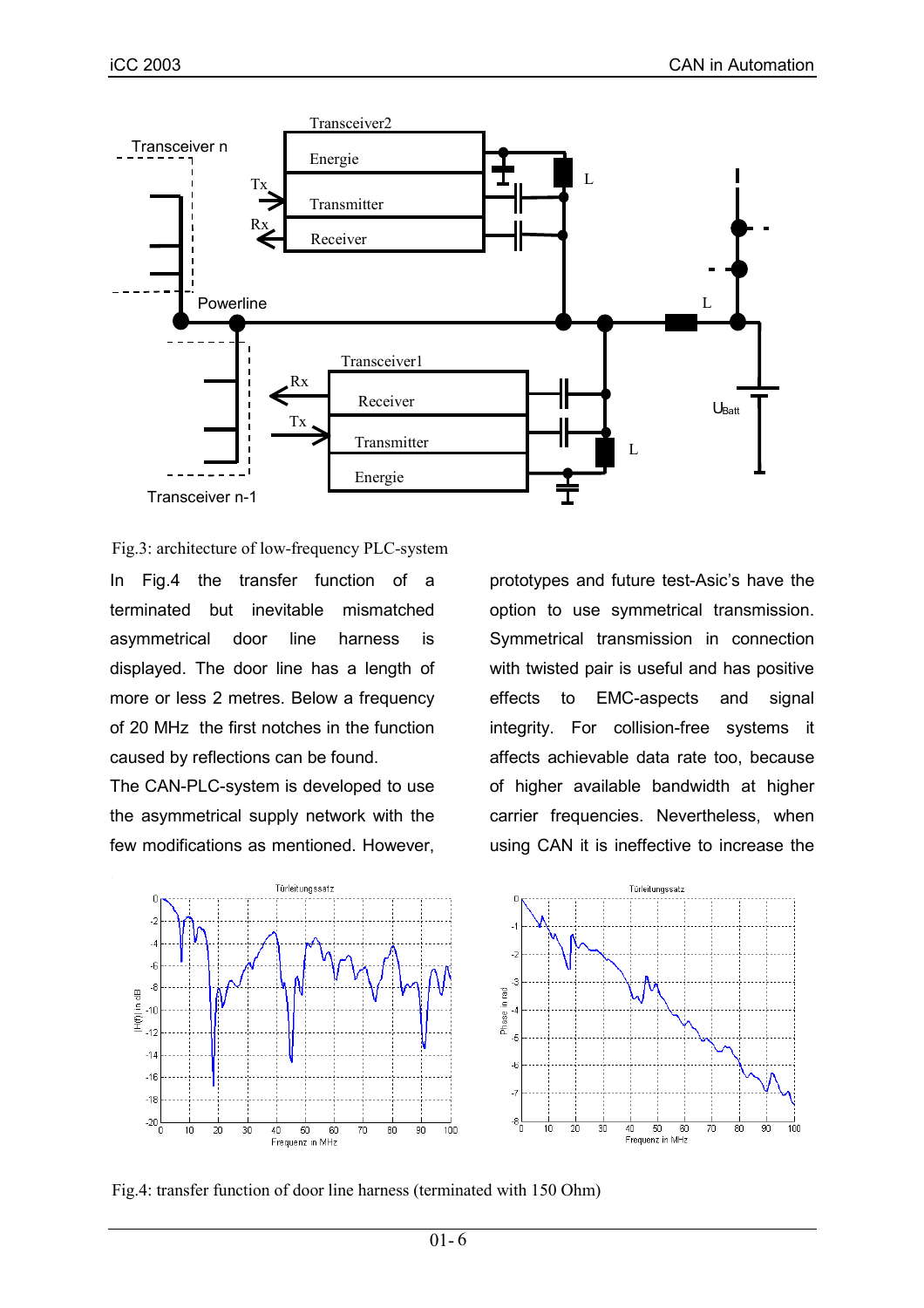carrier frequency because of the dependency of phase differences to line length and carrier frequency. Increasing carrier frequency means increasing phase differences at fixed line lengths. This results in reduction of maximum acceptable line length. Therefore, the phase differences do not go beyond the defined maximum values.

## **3.2 CAN-PLC-transceiver**

CAN-PLC is 100% CAN-compatible. Besides the (described) recommended networking modifications only the physical layer has been changed as shown in Fig.5.

capacitive coupling elements onto the powerline and a receiver to detect the signals from the powerline with the functionality of the demodulator. Due to the reasons as mentioned above OOK is used, a very simple and cost efficient transmission technique. But OOK has the lowest noise resistance of the digital shift keying techniques, because of its sensitivity against amplitude interferences. The data carrier frequency is fixed outside of any radio band to 2,3 MHz. The carrier has an adjustable signal amplitude between 100 mV and 500 mV or 1V (for testing and evaluation) respectively. TxD is modulating the carrier and the



Fig.5: block scheme CAN-PLC-bus

Basically the CAN-PLC-transceiver consists of a modulator and demodulator to realize a carrier transmission. As shown in Fig.3, there is a transmitter including the modulator to send the information via

demodulated signal is represented by RxD. The transceiver has a sleep- and wake up-functionality. After a period of missing bus-communication the CAN-PLC-ASIC changes into sleep-mode and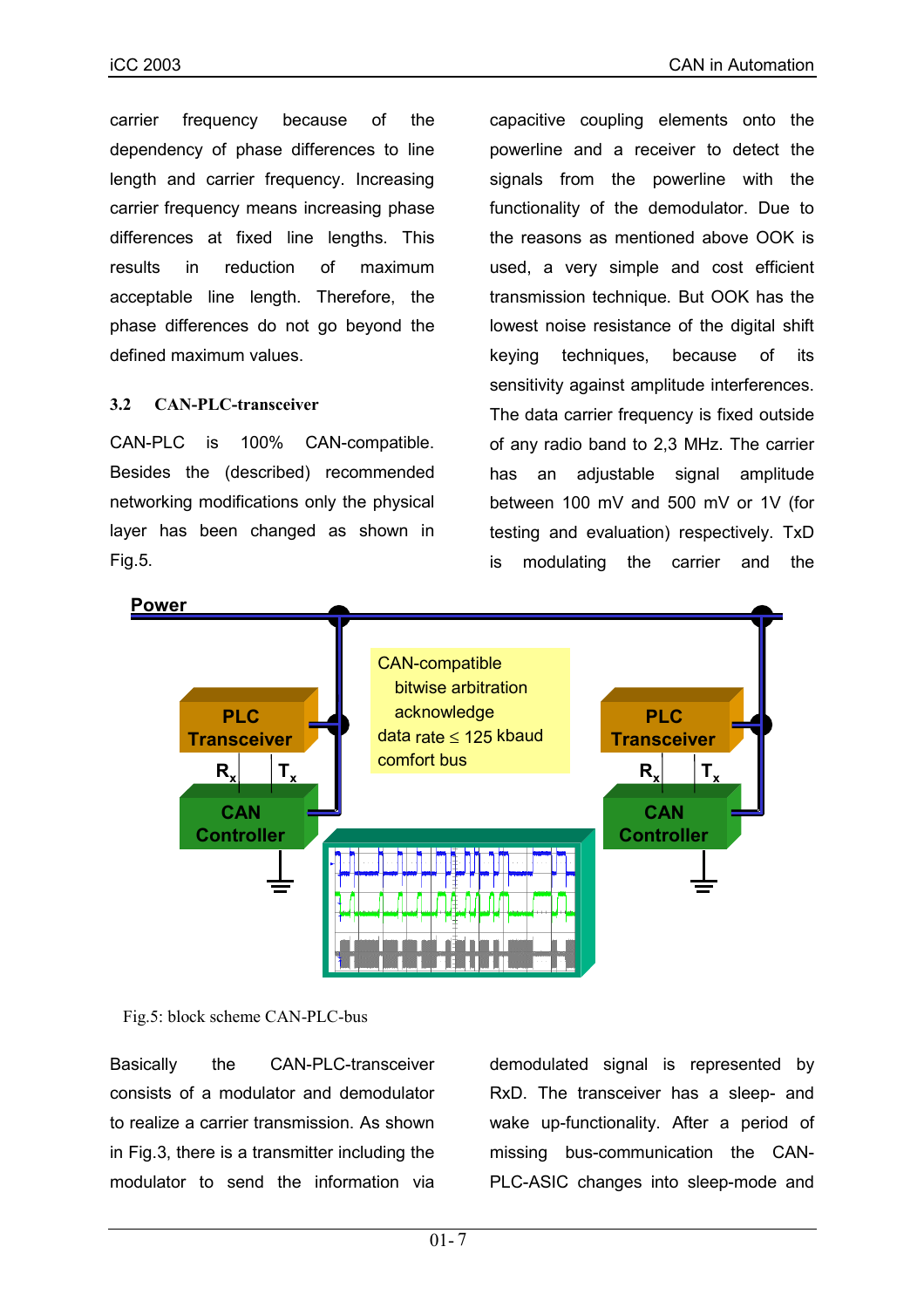

Fig.6: block diagram "one-frequency"-transceiver

can be awakened again by controller or bus communication.

The core of the transceiver is the synchronization set with synchronizationand control logic. The synchronization set is either generating the pilot carrier, which is used for synchronization of the data carriers or locking onto an external pilot carrier to synchronize their own data carrier onto the pilot; it depends on the state of the transceiver. Main task of the synchronization- and control logic is the running of the pilot-master-fight.

External there are four different modes selectable:

- Pilot-Master-fight
- Pilot-Master
- Pilot-Slave
- Node off

Furthermore, there is an error-interface to report a malfunction of the transceiver to the controller. Besides the SCI-interface (TXD, RxD) the transceiver has a Readypin to enable communication. As mentioned above, there is an interface for sleep and wake-up.

## **3.3 synchronization of carrier/ pilotmaster-fight**

In order to prevent destructive interferences at simultaneous access of different carrier pulses as shown in Fig.7 synchronization of carriers is indispensable. The phase lock of each carrier are realized by a synchronization set embedded into the developed CAN-PLC-transceiver. The single carriers can have phase differences among each other depending on differential propagation delays. The maximum acceptable phase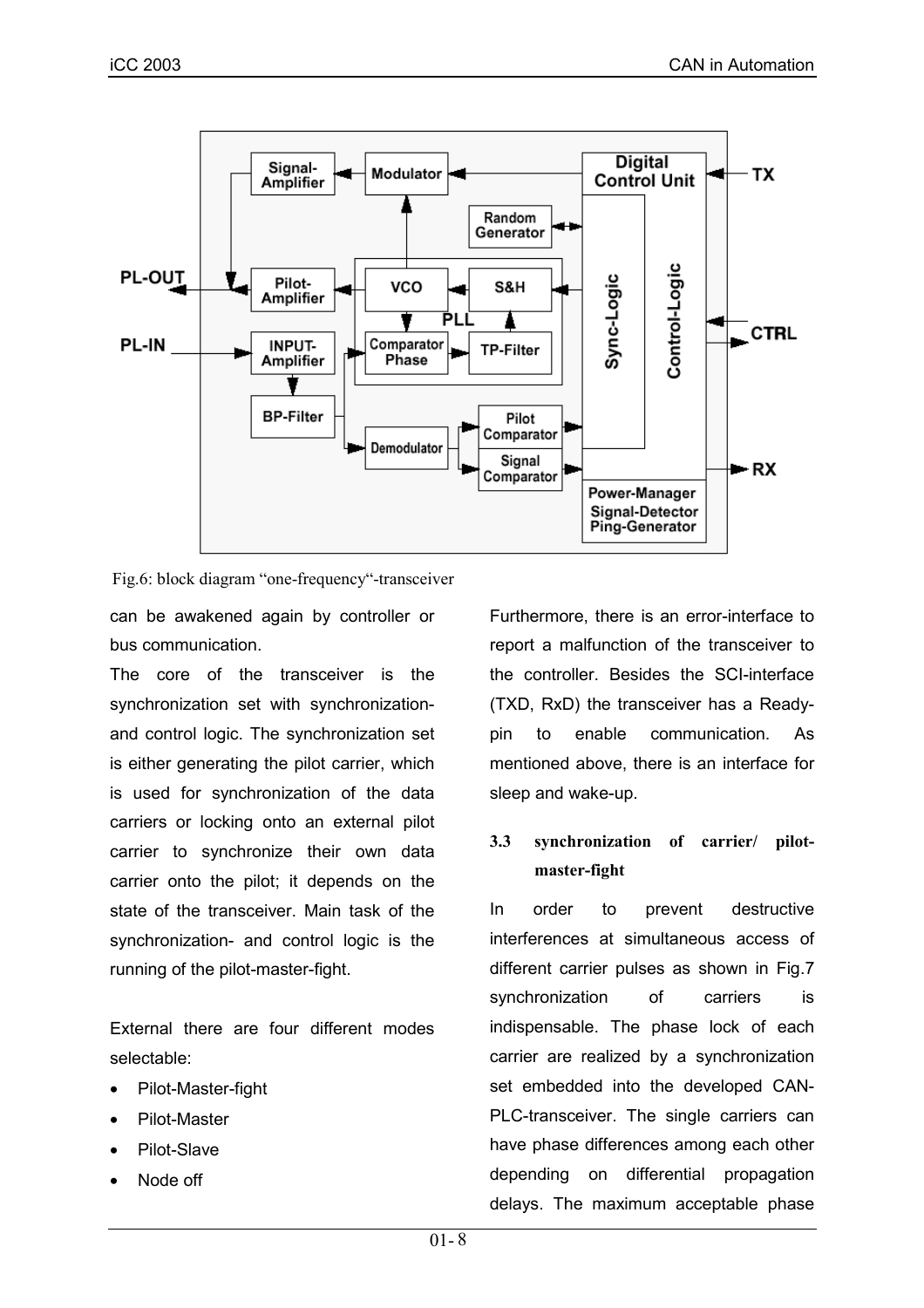difference defines the maximum extent of the network.



Fig.7: bit error caused by missing synchronization

The synchronization is accomplished by transmitting a pilot carrier. Every node can lock to this pilot carrier. The data carrier is derived from this pilot carrier.

In principle, every node can be pilot, respectively pilot-master and is able to send a pilot carrier. At start up of the network and in case of pilot errors, an algorithm is initiated, the so called pilotmaster-fight. With the help of this masterfight the future pilot-master is determined. This pilot-master generates the pilotcarrier and transmits it to the powerline.

The pilot-master-fight is mainly done by the embedded synchronization control unit according to the implemented algorithm.

Basically, there are different random distributed intervals to access to the bus (Fig.8). Every node tries to couple in their pilot carrier after random time (2) with a random duration (4). At the end of temporary transmitting time the pilotcarrier is switched off and the node is looking for other pilot carriers, so called external pilot carriers. A node will stop master fight, if it detects external pilot carrier (3) and will change to slave-mode. If a node does not detect any external pilot-carrier in its silent period, it will continue the master-fight, that means it will transmit it's own pilot-carrier after random time for a random duration, again. This procedure of transmitting and searching is repeated as often as implemented, provided that the node does not detect any external carrier in the time slot of searching.

At the end of the sequence the "remaining" node is sending the pilot carrier continuously, assuming that it is the real



Fig.8: timing behaviour of pilot master-fight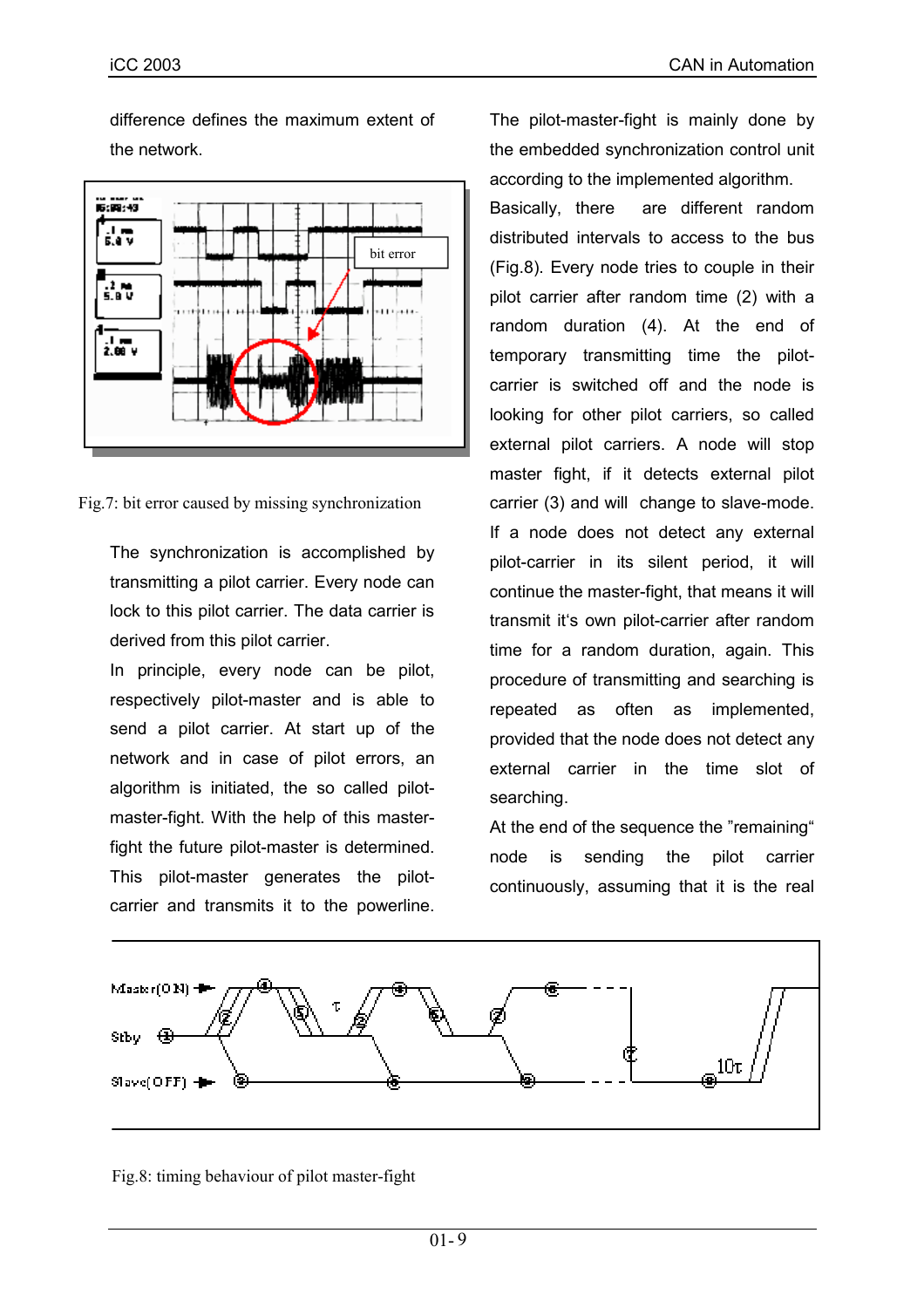pilot-master (6). Furthermore, this node sends out a ping, represented by a few periods of pilot carrier with increased amplitude. Pilot-master and pilot-slaves receiving this ping are setting a ready-bit at the interface of the controller to enable communication. The ping informs the other nodes that a pilot-master has been found and the pilot-master fight is finished. The temporary slaves have to change to the static slave mode and to enable the communication by setting the ready bit.

The failure of a pilot carrier can be detected by the slaves. After a period of time (8) and continuous pilot failure the pilot master fight is initiated again.

There are two different versions of synchronization developed using pilot carrier:

- 1. Pilot carrier and data carrier are using the same frequency but different amplitudes with the advantage of no effort of sharp channel separation.
- 2. pilot carrier and data carrier have different frequencies (factor 2) with the advantage of higher noise resistance than in version 1.

## **4 Status and outlook**

First applications of the developed CAN-PLC-transceiver will be found in the domain of body electronics. At the end of the year 2003, a test-ASIC with specified maximum data rate of 125 kbaud for low

speed CAN applications will be available. The modifications of the system are reduced to the physical layer and a few simple network conditions. This transceiver can also used for collision-free protocols, like LIN. Up to now there are some prototypes developed based on CPLDís. A PLC-subbus with this PLCtransceiver prototypes is already used in a test vehicle as subbus in the front door with four nodes: 3 LIN-slaves and 1 LINmaster with gateway-functionality (LIN  $\Leftrightarrow$ CAN).

By the first application of PLC in non safety-critical and low data rate domains like body-electronic the method and the system has to prove itself. With availability of the test-ASIC there are a vast number of tests and measurements scheduled. After successful operations of the test-ASIC's it has to be investigated the possibility to increase achievable data rate up to 500 kbaud for high speed CAN or 1 Mbaud for future TTCAN applications respectively. Furthermore there are investigations to improve the noise resistance of the PLC-transceiver necessary, especially for applications in more safety-critical domains than body electronic. In addition, PLC is investigated for data rate up to 10 Mbaud, a special transceiver (no CAN-compatibility) is under development.